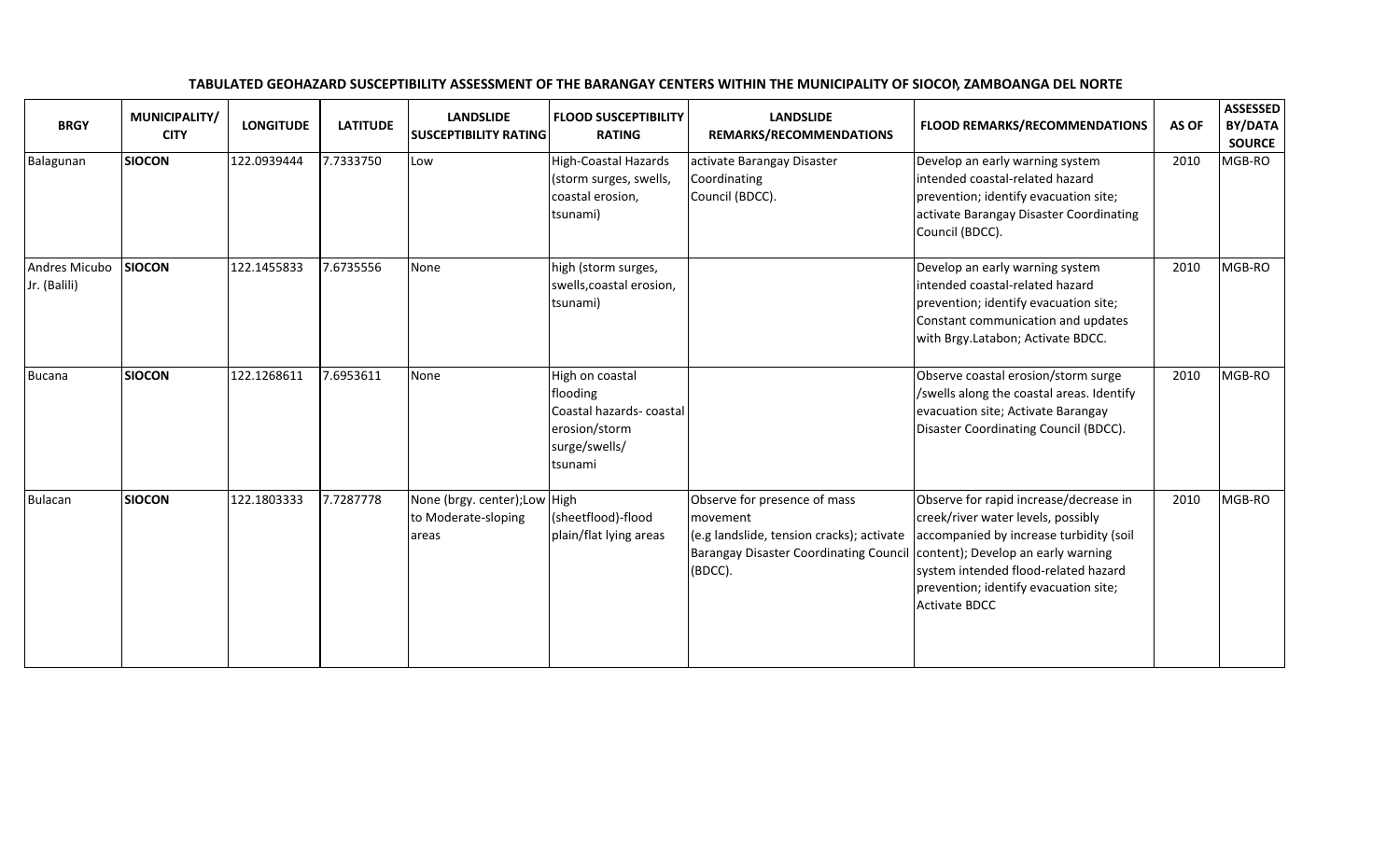| Dionisio  | <b>SIOCON</b> | 122.1910556 | 7.6925278 | Low (brgy. center); | high                    | Observe for presence of mass            | Develop an early warning system       | 2010 | MGB-RO |
|-----------|---------------|-------------|-----------|---------------------|-------------------------|-----------------------------------------|---------------------------------------|------|--------|
| Riconalla |               |             |           | Moderate to High-   | (flashflood/sheetflood) | movements (e.g landslide, tension       | intended for flood-related hazard     |      |        |
|           |               |             |           | sloping             | on areas adjacent to    | cracks); develop an early warning       | prevention; identify evacuation site; |      |        |
|           |               |             |           | grounds             | the Litoban River       | device/system intended for              | constant communication and updates    |      |        |
|           |               |             |           |                     |                         | landsliderelated                        | with Barangay Makiang; Activate BDCC  |      |        |
|           |               |             |           |                     |                         | hazard prevention/mitigation;           |                                       |      |        |
|           |               |             |           |                     |                         | Observe for saturated ground or seeps   |                                       |      |        |
|           |               |             |           |                     |                         |                                         |                                       |      |        |
|           |               |             |           |                     |                         | areas that are not typically wet;       |                                       |      |        |
|           |               |             |           |                     |                         | Observe                                 |                                       |      |        |
|           |               |             |           |                     |                         | for sunken and displaced road surfaces; |                                       |      |        |
|           |               |             |           |                     |                         | Constant communication and updates      |                                       |      |        |
|           |               |             |           |                     |                         | with Brgy. Makiang; activate Barangay   |                                       |      |        |
|           |               |             |           |                     |                         | Disaster Coordinating Council (BDCC).   |                                       |      |        |
|           |               |             |           |                     |                         |                                         |                                       |      |        |
|           |               |             |           |                     |                         |                                         |                                       |      |        |
|           |               |             |           |                     |                         |                                         |                                       |      |        |
|           |               |             |           |                     |                         |                                         |                                       |      |        |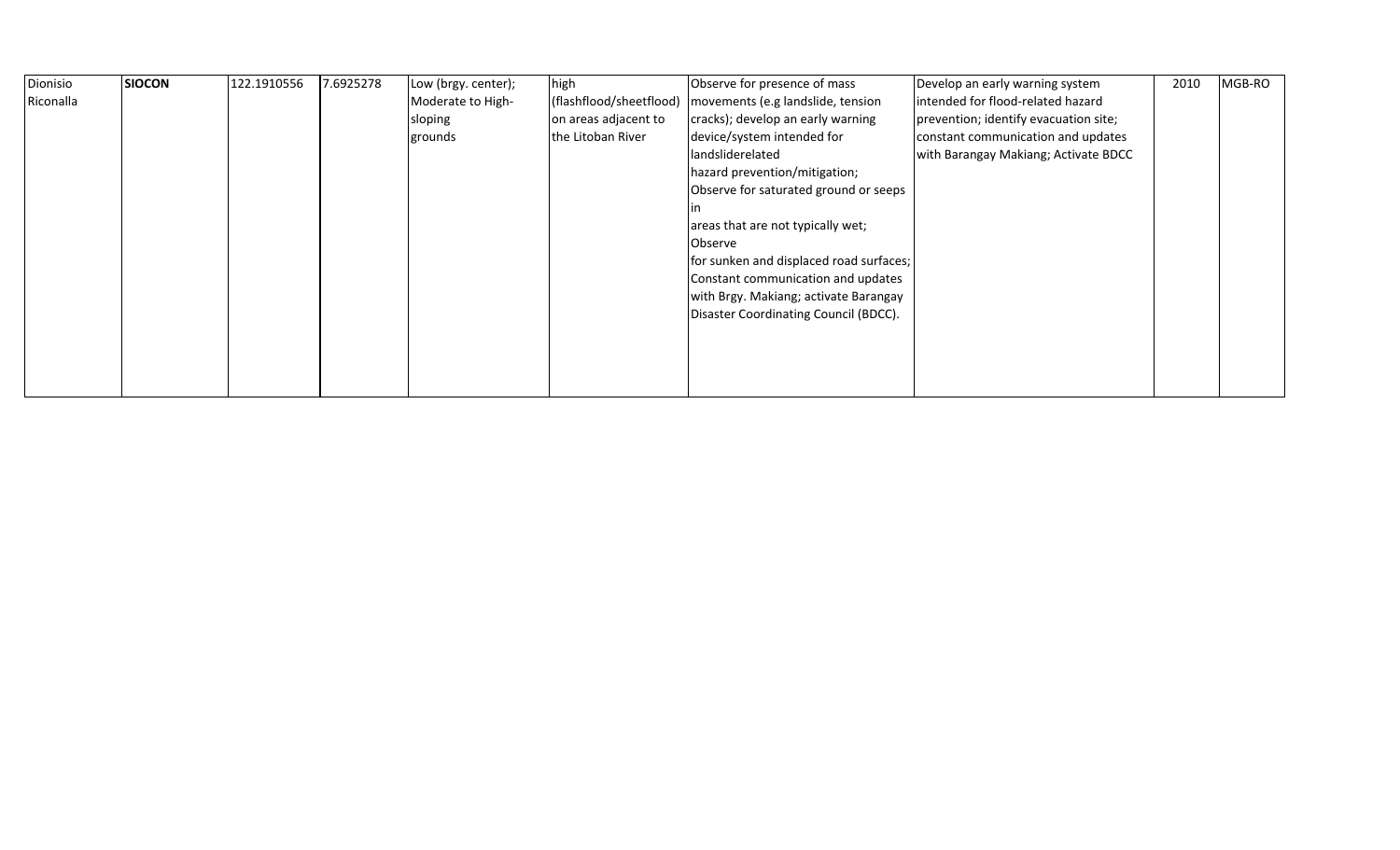| Candiz                                      | <b>SIOCON</b> | 122.3218611 | 7.6894167 | Moderate (brgy.<br>center); High-sloping<br>grounds and<br>road cuts | None                           | Monitor and observe for progress and<br>presence of mass movement specially<br>along road cuts/slopes; Observe for<br>presence of mass movement (e.g<br>landslide, tension cracks); develop an<br>early warning device/system intended<br>for<br>landslide-related hazard<br>prevention/mitigation; Identify<br>evacuation site; Observe for saturated<br>ground or seeps in areas that are not<br>typically wet; Observe for sunken and<br>displaced road surfaces; activate<br>Barangay Disaster Coordinating Council<br>(BDCC). | 2010 | MGB-RO |
|---------------------------------------------|---------------|-------------|-----------|----------------------------------------------------------------------|--------------------------------|------------------------------------------------------------------------------------------------------------------------------------------------------------------------------------------------------------------------------------------------------------------------------------------------------------------------------------------------------------------------------------------------------------------------------------------------------------------------------------------------------------------------------------|------|--------|
| Jose P.<br>Brillantes, Sr.<br>(Old Lituban) | <b>SIOCON</b> | 122.1499444 | 7.7130556 | None                                                                 | High (areas near<br>the river) | Observe for rapid increase/decrease in<br>creek/river water levels, possibly<br>accompanied by increase turbidity (soil<br>content); Develop an early warning<br>system intended sheetflood-related<br>hazard prevention; identify evacuation<br>site; constant communication and<br>updates with Brgy. Poblacion; Activate<br><b>BDCC</b>                                                                                                                                                                                         | 2010 | MGB-RO |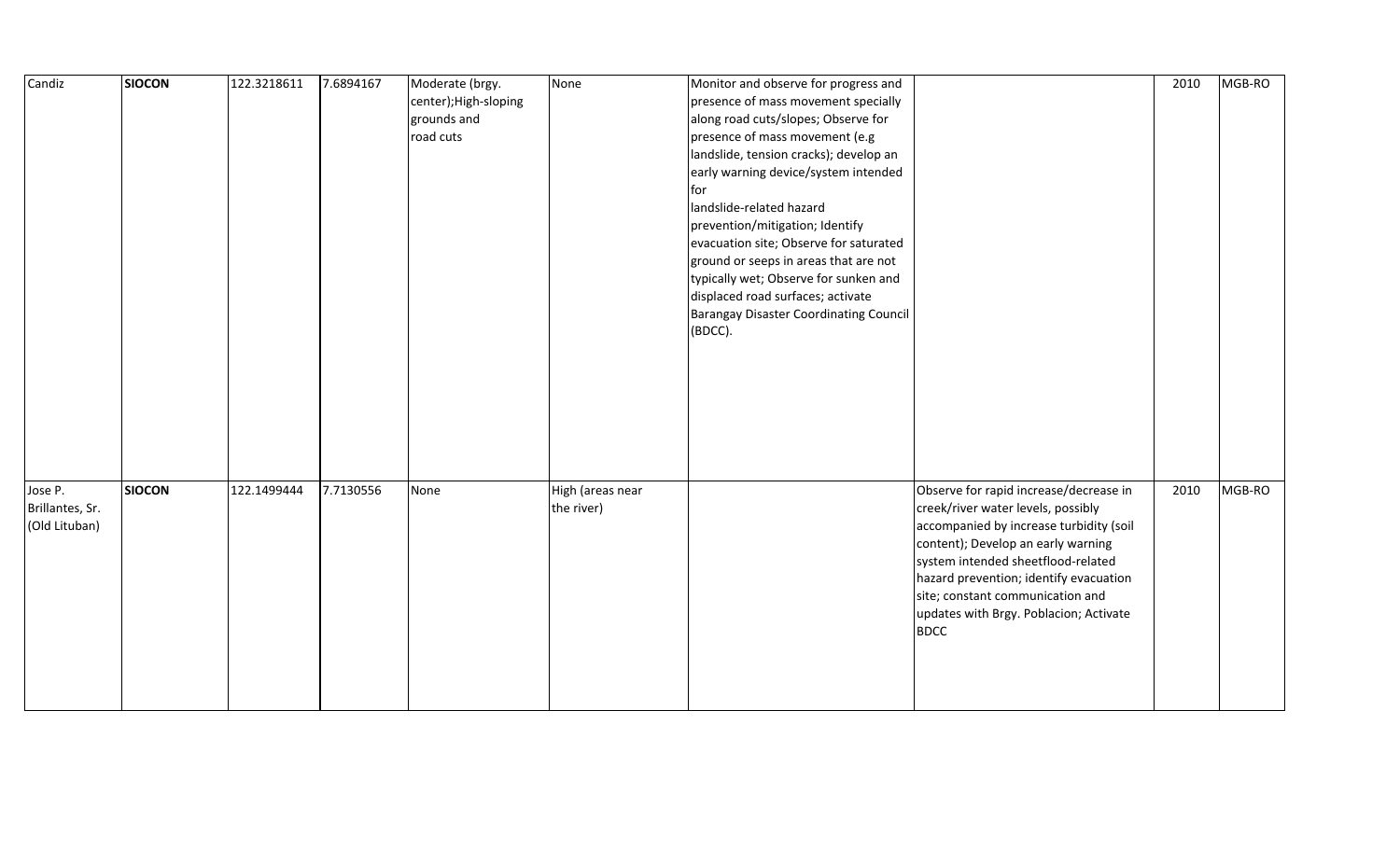| Latabon                | <b>SIOCON</b> | 122.1366944 | 7.6619722 | None (brgy. center); Low high (storm surges,<br>to Moderate-hilly areas   swells, coastal erosion, | tsunami)             | Observe for presence of mass<br>movements (e.g landslide, tension<br>cracks); develop an early warning<br>device/system intended for<br>landsliderelated<br>hazard prevention/mitigation;<br>Constant communication and updates<br>with Brgy. Micubo; activate Barangay<br>Disaster Coordinating Council (BDCC). | Develop an early warning system<br>intended coastal-related hazard<br>prevention; identify evacuation site;<br>Activate BDCC.                                                                                                                                                                                                    | 2010 | MGB-RO |
|------------------------|---------------|-------------|-----------|----------------------------------------------------------------------------------------------------|----------------------|------------------------------------------------------------------------------------------------------------------------------------------------------------------------------------------------------------------------------------------------------------------------------------------------------------------|----------------------------------------------------------------------------------------------------------------------------------------------------------------------------------------------------------------------------------------------------------------------------------------------------------------------------------|------|--------|
| Mateo Francisco SIOCON |               | 122.1351389 | 7.7188056 | None                                                                                               | high (sheetflood)    |                                                                                                                                                                                                                                                                                                                  | Observe for rapid increase/decrease in<br>creek/river water levels, possibly<br>accompanied by increase turbidity (soil<br>content); Identify evacuation site,<br>Develop an early warning system<br>intended sheetflood-related hazard<br>prevention; Activate BDCC.                                                            | 2010 | MGB-RO |
| Malipot                | <b>SIOCON</b> | 122.1636111 | 7.7304722 | None                                                                                               | high<br>(sheetflood) |                                                                                                                                                                                                                                                                                                                  | Observe for rapid increase/decrease in<br>creek/river water levels, possibly<br>accompanied by increase turbidity (soil<br>content); Develop an early warning<br>system intended flood-related hazard<br>prevention; identify evacuation site; ;<br>constant communication and updates<br>with Barangay S. Cabral; activate BDCC | 2010 | MGB-RO |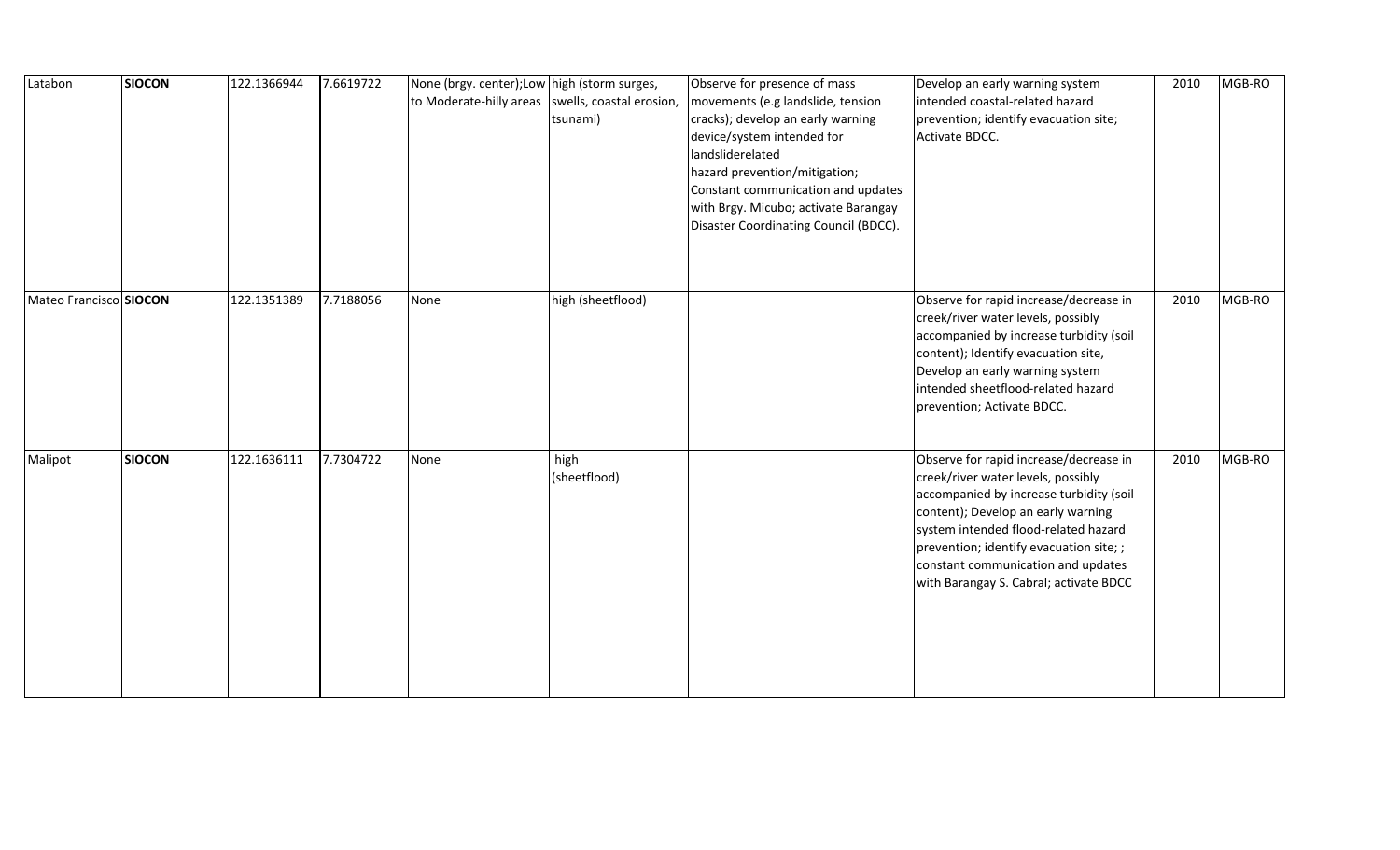| New Lituban | <b>SIOCON</b> | 122.1708056 | 7.7115278 | None                                                              | Low                     |                                                                                                                                                                                                                                                                                                                                                                                                                | High (sheetflood/flashflood)<br>near the segment of Litoban<br>River.<br>Develop an early warning system<br>intended flood-related hazard<br>prevention;<br>identify evacuation site; constant<br>communication and updates with<br>Barangay JP Brillantes; Activate BDCC                                                                                                                                                                                                                                                                                                                                                                                                                                                                                                                          | 2010 | MGB-RO |
|-------------|---------------|-------------|-----------|-------------------------------------------------------------------|-------------------------|----------------------------------------------------------------------------------------------------------------------------------------------------------------------------------------------------------------------------------------------------------------------------------------------------------------------------------------------------------------------------------------------------------------|----------------------------------------------------------------------------------------------------------------------------------------------------------------------------------------------------------------------------------------------------------------------------------------------------------------------------------------------------------------------------------------------------------------------------------------------------------------------------------------------------------------------------------------------------------------------------------------------------------------------------------------------------------------------------------------------------------------------------------------------------------------------------------------------------|------|--------|
| Pisawak     | <b>SIOCON</b> | 122.1913889 | 7.7453889 | Low to moderate on the high<br>hilly areas and sloping<br>grounds | (sheetflood/flashflood) | Observe for presence of mass<br>movements (e.g landslide, tension<br>cracks); develop an early warning<br>device/system intended for<br>landsliderelated<br>hazard prevention/mitigation;<br>Observe for saturated ground or seeps<br>areas that are not typically wet;<br><b>Observe</b><br>Constant communication and updates<br>with Brgy. Siay; activate Barangay<br>Disaster Coordinating Council (BDCC). | River/lateral erosion and scouring are<br>high along outer curve of the river<br>segment southeast of the barangay The<br>spillway (access road to the rest of the<br>municipality) is highly susceptible to<br>flooding; Observe and monitor river<br>activity during heavy rains; Observe for<br>rapid increase/decrease in creek/river<br>water levels, possibly accompanied by<br>increase turbidity (soil content); Develop<br>for sunken and displaced road surfaces; an early warning system intended flood-<br>related hazard prevention; engineering<br>measures<br>be applied to address lateral<br>erosion/scouring; place warning signage<br>along riverbank of the spillway; identify<br>evacuation site; constant communication<br>and updates with Barangay Siay; activate<br>BDCC. | 2010 | MGB-RO |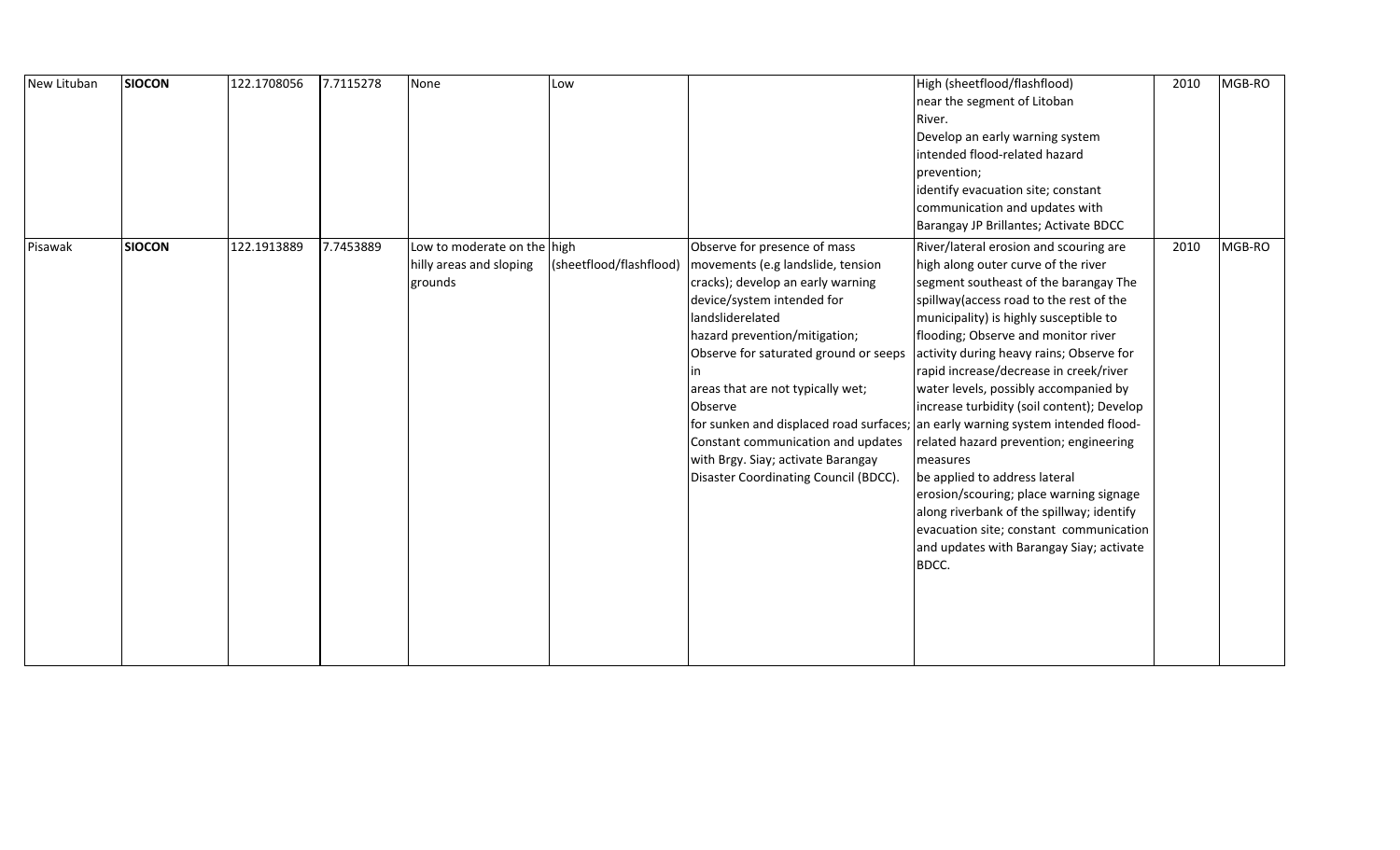| Poblacion     | <b>SIOCON</b> | 122.1340278 | 7.7074722 | None                                                                            | Seasonally high<br>(sheetflood)                                                                                    |                                                                                                                                                                                                                                                                                | Observe for rapid increase/decrease in<br>creek/river water levels, possibly<br>accompanied by increase turbidity (soil<br>content); Develop an early warning<br>system intended flood-related hazard<br>prevention; identify evacuation site;<br><b>Activate BDCC</b>                                           | 2010 | MGB-RO |
|---------------|---------------|-------------|-----------|---------------------------------------------------------------------------------|--------------------------------------------------------------------------------------------------------------------|--------------------------------------------------------------------------------------------------------------------------------------------------------------------------------------------------------------------------------------------------------------------------------|------------------------------------------------------------------------------------------------------------------------------------------------------------------------------------------------------------------------------------------------------------------------------------------------------------------|------|--------|
| Santa Maria   | <b>SIOCON</b> | 122.1233611 | 7.7617778 | Low-sloping areas to<br>the<br>east, northeast,<br>northwest of<br>the barangay | <b>High-Coastal Hazards</b><br>such<br>as coastal<br>erosion/storm<br>surge/swells/tsunami/c<br>oastal<br>flooding | Observe for presence of mass<br>movement<br>(e.g landslide, tension cracks); Constant evacuation site; Activate Barangay<br>communication and updates with Brgy. Disaster Coordinating Council (BDCC).<br>Tibangao; activate Barangay Disaster<br>Coordinating Council (BDCC). | Observe coastal erosion/storm surge<br>/swells along the coastal areas. Identify                                                                                                                                                                                                                                 | 2010 | MGB-RO |
| Suhaile Arabi | <b>SIOCON</b> | 122.1250556 | 7.6990833 | None                                                                            | High                                                                                                               |                                                                                                                                                                                                                                                                                | High-coastal hazards such<br>as coastal erosion/storm<br>surge/swells/tsunami/coastal<br>flooding<br>Develop an early warning system<br>intended coastal/flood-related hazard<br>prevention; identify evacuation site;<br>constant communication and updates<br>with Barangay Poblacion; Activate<br><b>BDCC</b> | 2010 | MGB-RO |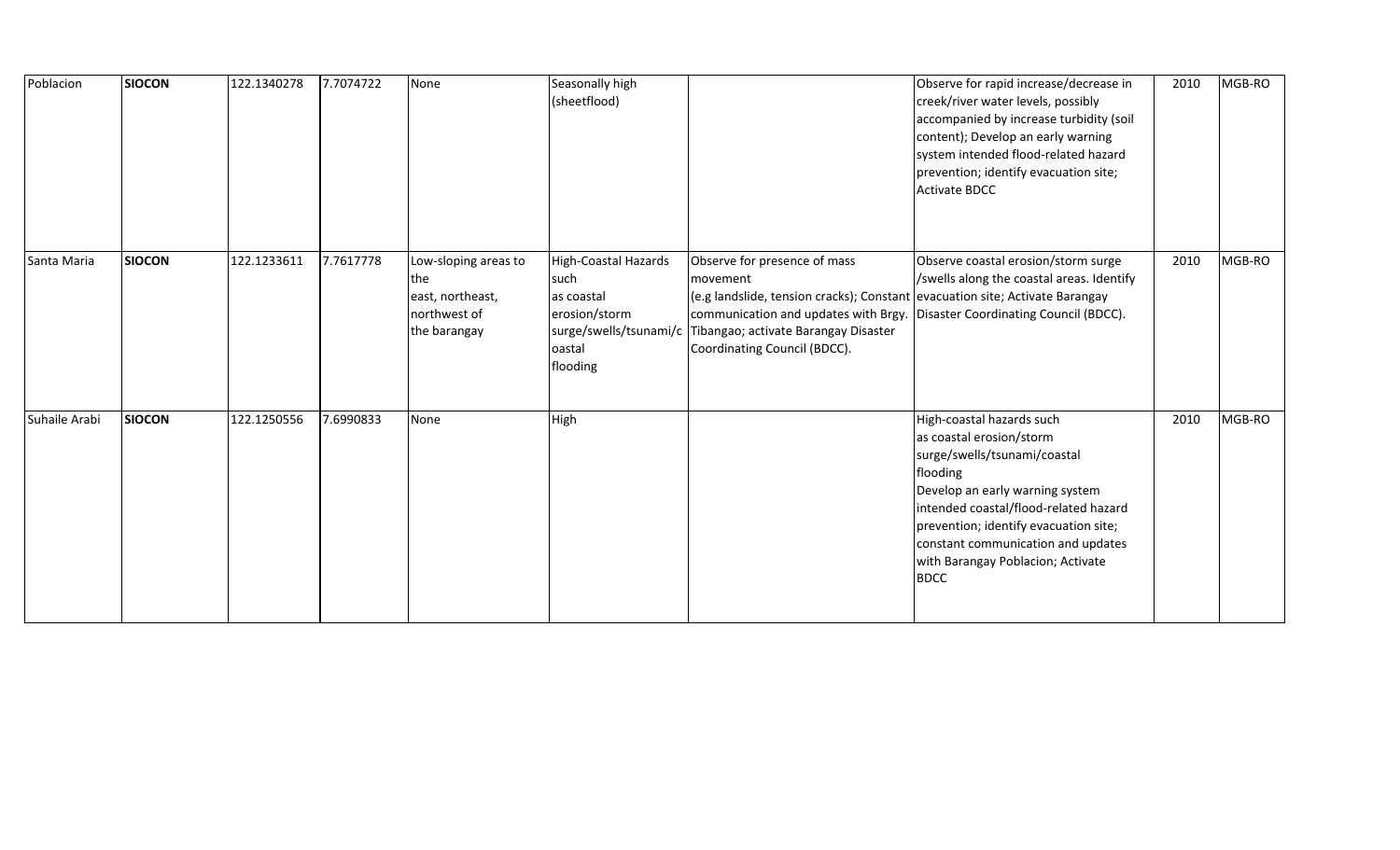| Tibangao     | <b>SIOCON</b> | 122.1305833 | 7.7314167 | Low (brgy.<br>center);Moderate to<br>High-sloping<br>grounds | low (sheetflood<br>particularly low<br>lying areas)                                                     | Observe for presence of mass<br>movement<br>(e.g landslide, tension cracks); develop<br>an early warning device/system<br>intended<br>for landslide-related hazard<br>prevention/mitigation; Identify<br>evacuation site; Observe for saturated<br>ground or seeps in areas that are not<br>typically wet; Observe for sunken and<br>displaced road surfaces; constant<br>communication and updates with Brgy.<br>M. Francisco; activate Barangay<br>Disaster | Develop an early warning system<br>intended sheetflood-related hazard<br>prevention; identify evacuation site;<br>activate BDCC.                                                                                                                                                                                  | 2010 | MGB-RO |
|--------------|---------------|-------------|-----------|--------------------------------------------------------------|---------------------------------------------------------------------------------------------------------|---------------------------------------------------------------------------------------------------------------------------------------------------------------------------------------------------------------------------------------------------------------------------------------------------------------------------------------------------------------------------------------------------------------------------------------------------------------|-------------------------------------------------------------------------------------------------------------------------------------------------------------------------------------------------------------------------------------------------------------------------------------------------------------------|------|--------|
| S. Cabral    | <b>SIOCON</b> | 122.1566389 | 7.7358889 | None                                                         | high (sheetflood)                                                                                       |                                                                                                                                                                                                                                                                                                                                                                                                                                                               | Observe for rapid increase/decrease in<br>creek water levels, possibly accompanied<br>by increase turbidity (soil content);<br>Develop an early warning system<br>intended flood-related hazard<br>prevention;<br>identify evacuation site; Activate BDCC                                                         | 2010 | MGB-RO |
| Datu Sailila | <b>SIOCON</b> | 122.1538889 | 7.7231111 | None                                                         | high for sheet<br>flood Lateral<br>erosion/scouringhighly<br>susceptible in the<br>segment of the river |                                                                                                                                                                                                                                                                                                                                                                                                                                                               | Observe for rapid increase/decrease in<br>creek/river water levels, possibly<br>accompanied by increase turbidity (soil<br>content); Develop an early warning<br>system intended flood-related hazard<br>prevention; engineering measures be<br>applied to address lateral erosion and<br>scouring; Activate BDCC | 2010 | MGB-RO |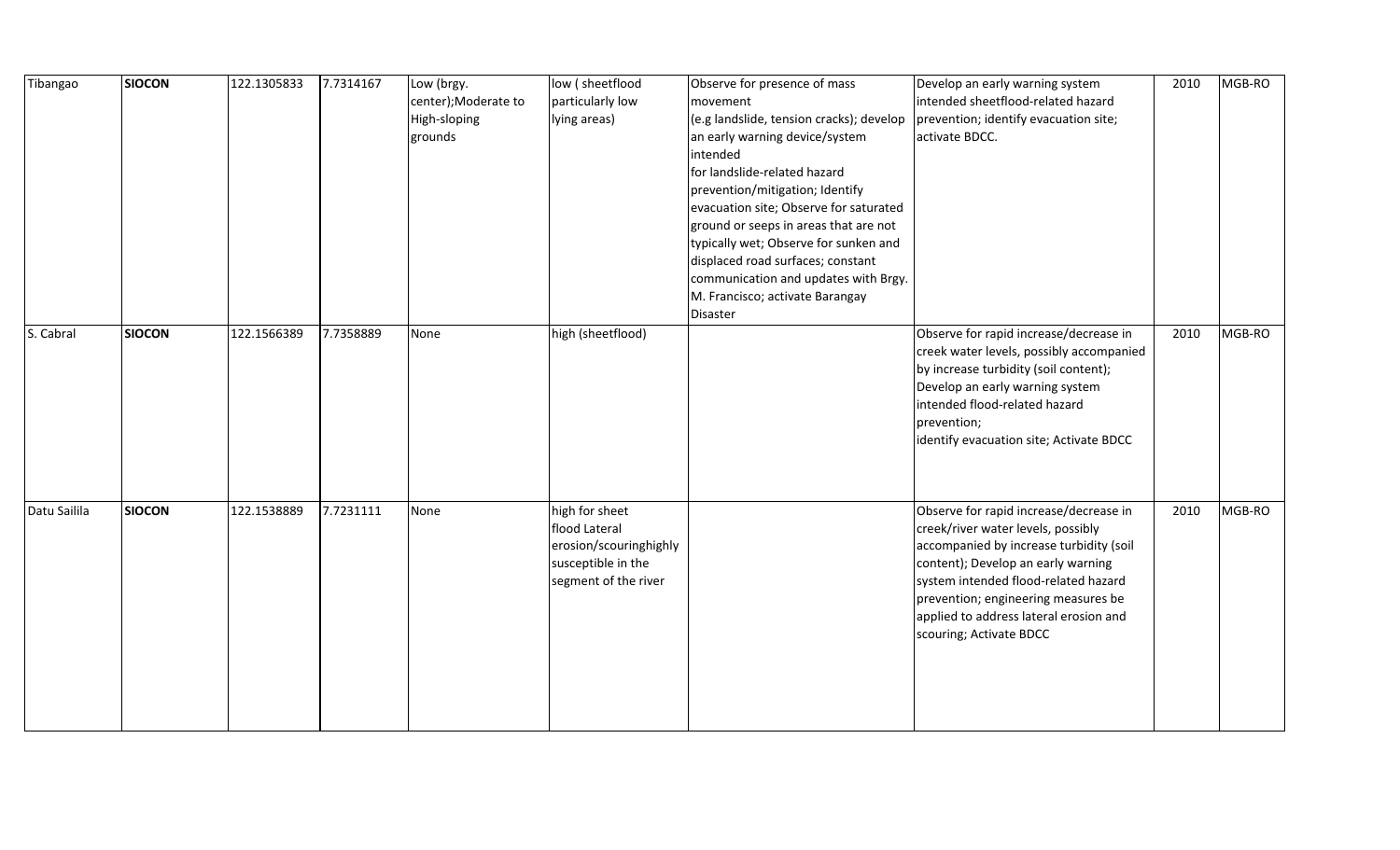| Makiang              | <b>SIOCON</b> | 122.1716667 | 7.7063333 | Low to Moderate                         | high<br>(sheetflood/flashflood)<br>areas adjacent to<br>Litoban<br>River       | high-hilly areas<br>Observe for presence of mass<br>movement<br>(e.g landslide, tension cracks); develop<br>an early warning device/system<br>intended<br>for landslide; activate Barangay<br><b>Disaster</b>                                                                                                                                                                                                                                                                              | Observe for rapid increase/decrease in<br>creek/river water levels, possibly<br>accompanied by increase turbidity (soil<br>content); Develop an early warning<br>system intended flood-related hazard<br>prevention; identify evacuation site;<br>Activate BDCC; constant<br>communication and updates with | 2010 | MGB-RO |
|----------------------|---------------|-------------|-----------|-----------------------------------------|--------------------------------------------------------------------------------|--------------------------------------------------------------------------------------------------------------------------------------------------------------------------------------------------------------------------------------------------------------------------------------------------------------------------------------------------------------------------------------------------------------------------------------------------------------------------------------------|-------------------------------------------------------------------------------------------------------------------------------------------------------------------------------------------------------------------------------------------------------------------------------------------------------------|------|--------|
|                      |               |             |           |                                         |                                                                                | Coordinating Council (BDCC).                                                                                                                                                                                                                                                                                                                                                                                                                                                               | Barangay New Litoban.                                                                                                                                                                                                                                                                                       |      |        |
| Malambuhangin SIOCON |               | 122.1246667 | 7.6174167 | Moderate to High-<br>sloping<br>grounds | High-Coastal Hazards<br>(storm surges, swells,<br>coastal erosion,<br>tsunami) | Monitor and observe for progress and<br>presence of mass movement along<br>slopes; develop an early warning<br>device/system intended for<br>landsliderelated<br>hazard prevention/mitigation;<br>Identify evacuation site; Observe for<br>saturated ground or seeps in areas that<br>are not typically wet; Observe for<br>sunken<br>and displaced road surfaces; constant<br>communication and updates with Brgy.<br>Latabon; activate Barangay Disaster<br>Coordinating Council (BDCC). | Develop an early warning system<br>intended coastal-related hazard<br>prevention; identify evacuation site;<br>activate BDCC.                                                                                                                                                                               | 2010 | MGB-RO |
| Manaol               | <b>SIOCON</b> | 122.1421944 | 7.6965278 | None                                    | Seasonally High on<br>sheetflood<br>Susceptible to tsunami                     |                                                                                                                                                                                                                                                                                                                                                                                                                                                                                            | Identify evacuation site; Activate<br><b>Barangay Disaster Coordinating Council</b><br>(BDCC).                                                                                                                                                                                                              | 2010 | MGB-RO |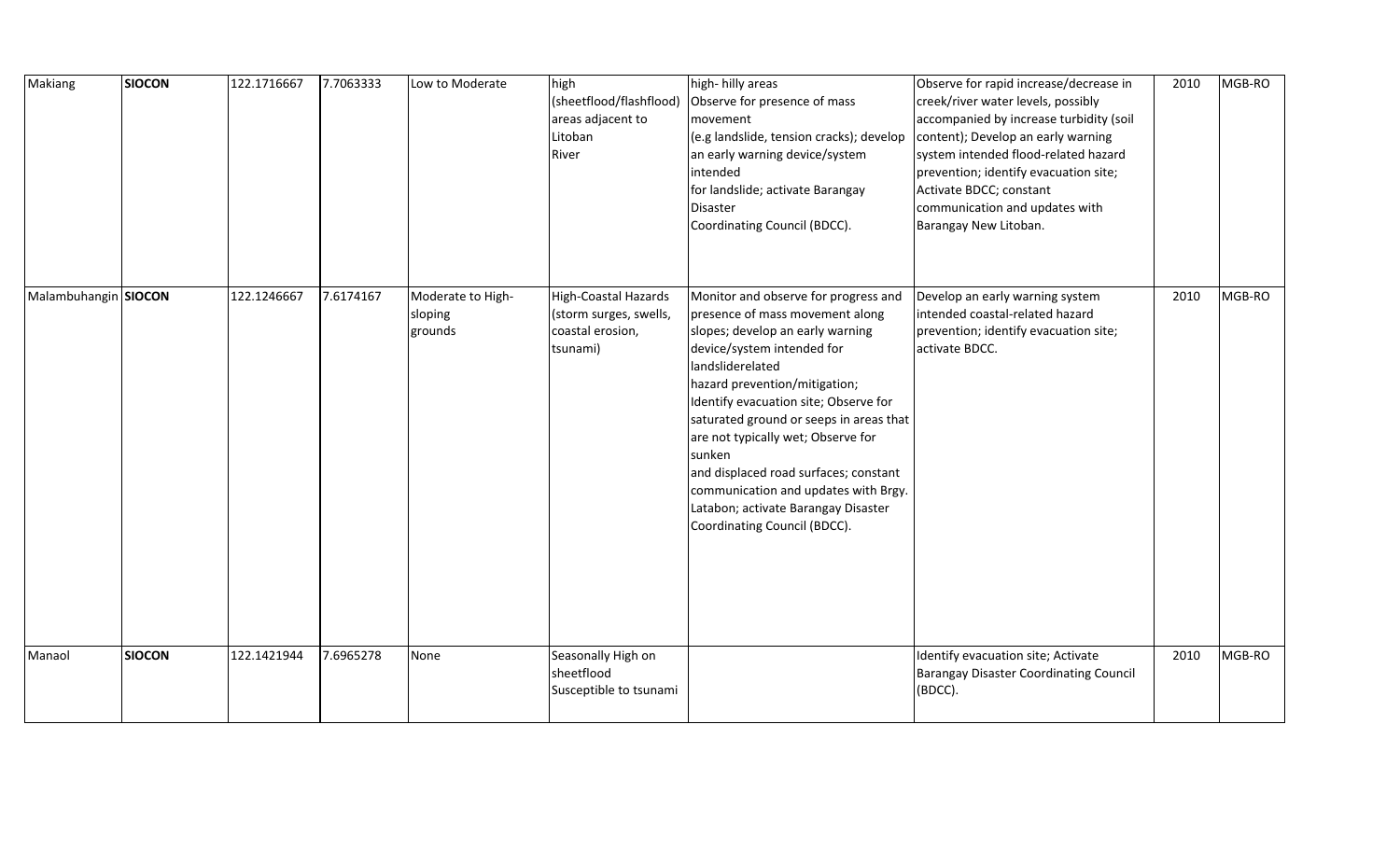| Matiag  | <b>SIOCON</b> | 122.1178056 | 7.7374444 | Low                 | High-coastal hazards<br>(storm<br>surge, coastal flooding,<br>tsunamis)                   | Observe for presence of mass<br>movement<br>(e.g landslide, tension cracks); develop<br>an early warning device/system<br>intended<br>for landslide-related hazard<br>prevention/mitigation; activate<br>Barangay<br>Disaster Coordinating Council (BDCC). | Develop an early warning system<br>intended coastal-related hazard<br>prevention; Identify evacuation site;<br>Activate BDCC.                                                                                                                                                                                                                                  | 2010 | MGB-RO |
|---------|---------------|-------------|-----------|---------------------|-------------------------------------------------------------------------------------------|------------------------------------------------------------------------------------------------------------------------------------------------------------------------------------------------------------------------------------------------------------|----------------------------------------------------------------------------------------------------------------------------------------------------------------------------------------------------------------------------------------------------------------------------------------------------------------------------------------------------------------|------|--------|
| Pangian | <b>SIOCON</b> | 122.1504444 | 7.6979167 | Low-on hilly slopes | Moderate to High<br>(sheet<br>flood)                                                      | Observe for presence of mass<br>movement<br>(e.g landslide, tension cracks)                                                                                                                                                                                | Observe for rapid increase/decrease in<br>creek water levels, possibly accompanied<br>by increase turbidity (soil content);<br>Identify evacuation site; Develop an early<br>warning system intended floodrelated<br>hazard prevention; constant<br>communication and updates with Brgy.<br>Manaol; activate Barangay Disaster<br>Coordinating Council (BDCC). | 2010 | MGB-RO |
| Siay    | <b>SIOCON</b> | 122.1774722 | 7.7411389 | None                | high<br>(sheetflood/flashflood)<br>Flood water level could<br>reach more than 1<br>meter. |                                                                                                                                                                                                                                                            | Observe for rapid increase/decrease in<br>creek/river water levels, possibly<br>accompanied by increase turbidity (soil<br>content); Develop an early warning<br>system intended flood-related hazard<br>prevention; identify evacuation site;<br>constant communication and updates<br>with Barangay Pisawak; Activate BDCC                                   | 2010 | MGB-RO |